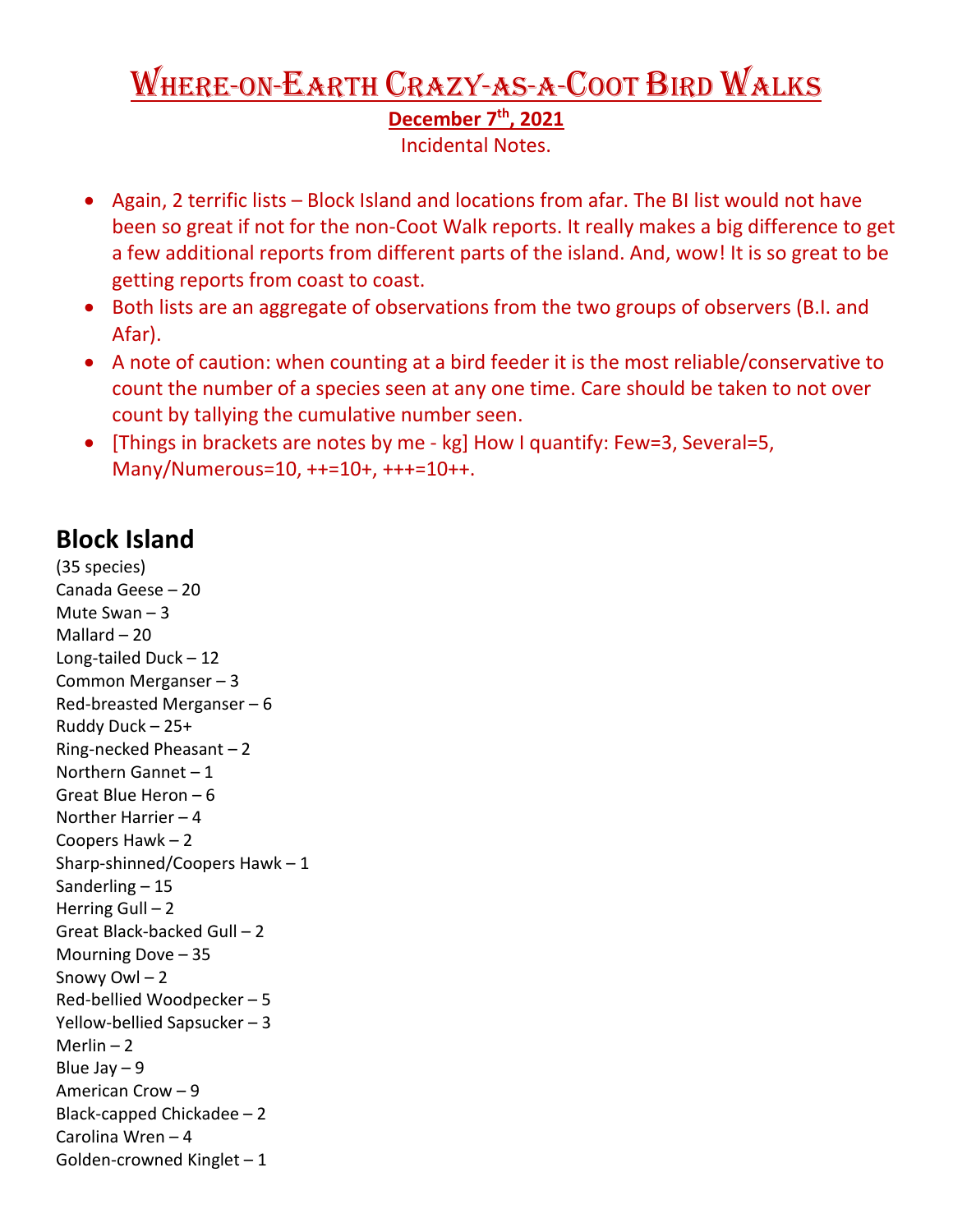American Robin – 36 European Starting – 203 Cedar Waxwing – 25 Myrtle Warbler (Yellow-rumped Warbler) – 5 Rufus-sided Towhee – 1 Song Sparrow – 5 White-throated Sparrow – 1 Red-winged Blackbird – 2 House Finch – 14

**From Afar** South Kingston, RI; Woodbury and Glastonbury, CT; Sarasota, FL; Seattle, WA.

(50 species) Canada Goose – 2 Mute Swan – 2 Trumpeter Swan – 8-10 American Wigeon – 10 Mallard – 10 Northern Shoveler – 2 Bufflehead – 12 Double-crested Cormorant – 3 Cormorant species – 2 Anhinga – 4 Great Blue Heron – 4 Great Egret  $-1$ Little Blue Heron – 2 Tricolored Heron – 1 Green Heron – 1 Limpkin  $-1$ Turkey Vulture – 12 Bald Eagle  $-1$ American Coot – 25 Mourning Dove – 17 Eastern Screech Owl – 2 Belted Kingfisher – 2 Red-bellied Woodpecker – 2 Downy Woodpecker – 6 Downy/Hairy Woodpecker – 2 Hairy Woodpecker – 1 Northern Flicker – 1 Pileated Woodpecker – 2 Blue Jay  $-11$ American Crow – 72 Common Raven – 1 Black-capped Chickadee – 18 Tufted Titmouse – 8 White-breasted Nuthatch – 5 Brown Creeper – 1 Carolina Wren – 3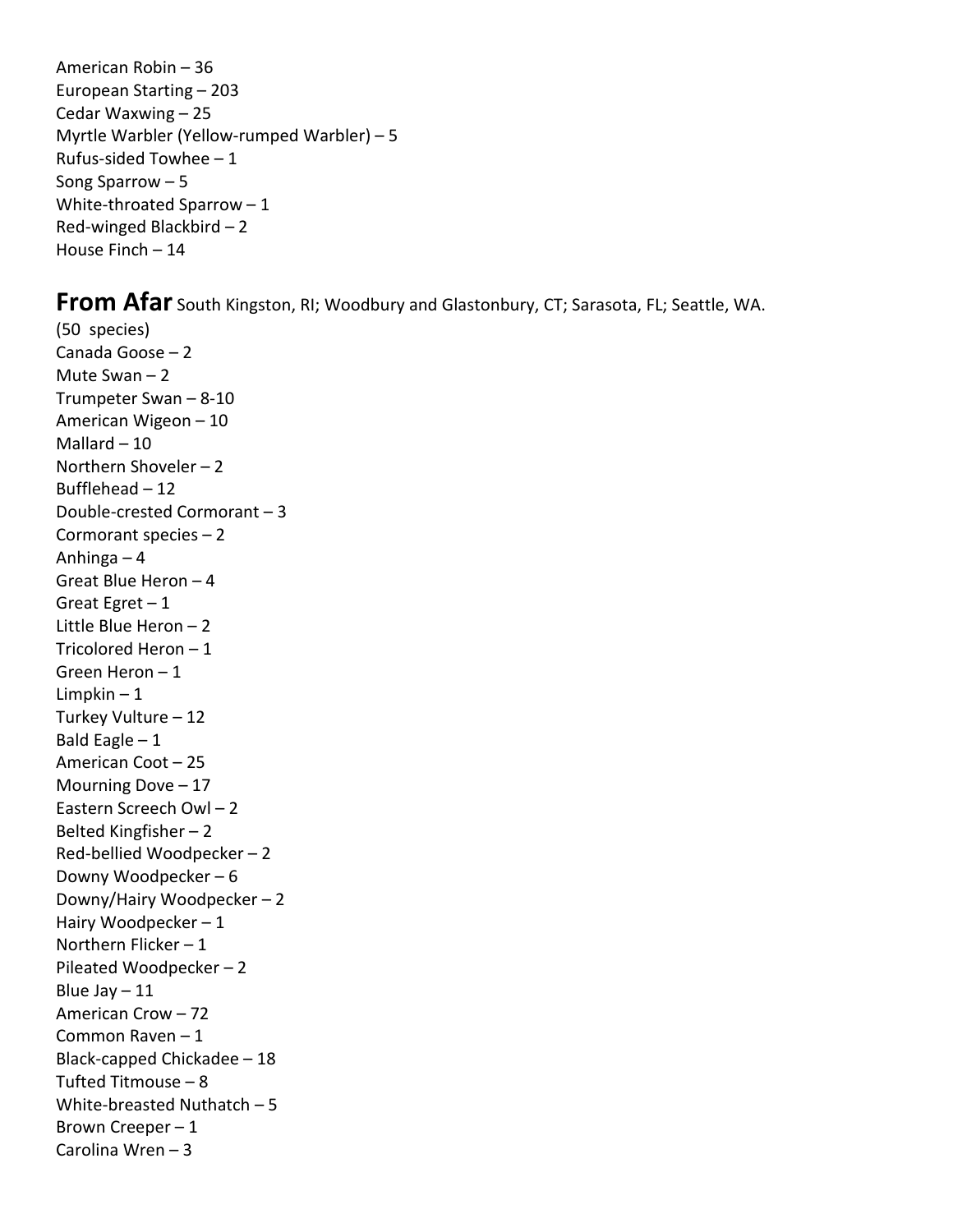Blue-gray Gnatcatcher – 4 Eastern Bluebird – 5 Northern Mockingbird – 2 Black-and-White Warbler – 1 Pine Warbler – 15 Yellow-rumped Warbler – 1 Chipping Sparrow – 1 White-throated Sparrow – 7 Golden-crowned Sparrow – 2 Slate-colored Junco – 17+ Northern Cardinal – 5 Brown-headed Cowbird – 18 House Finch – 7 American Goldfinch – 3 House Sparrow – 4

Other cool critters: Sea Otter - 1

**Crazy-as-a-Coot Bird Walkers** eBird report: Mansion Rd. to beach and Jerry's Point, Washington, Rhode Island, US Dec 7, 2021 8:00 AM - 9:30 AM Protocol: Traveling, 1.5 mile(s). Checklist Comments: Sunny and cool, about 40F. with NW wind. Participants: Gail & Shorty Cahill, Socha Cohen, Judy Gray, Sarah Gray, Austin Morin, Heather Hatfield, Cathy Joyce, Nigel Grindley, Keith Stover, Dianne King, Susan Matheke, Faye Benedict, Kim Gaffett. 23 species (+1 other taxa) Long-tailed Duck 12, Red-breasted Merganser 6, Ring-necked Pheasant 1, Mourning Dove 35, Sanderling 15, Herring Gull 2, Great Black-backed Gull 2, Northern Gannet 1, Great Blue Heron 1, Sharpshinned/Cooper's Hawk 1, Yellow-bellied Sapsucker 3, Red-bellied Woodpecker 2, Merlin 1, Blue Jay 3, American Crow 5, Golden-crowned Kinglet 1, Carolina Wren 2, European Starling 3, American Robin 8, House Finch 4, Whitethroated Sparrow 1, Song Sparrow 5, Red-winged Blackbird 2, Yellow-rumped Warbler 5

**Curt Milton** Greetings from damp, chilly Seattle! Fortunately, the onslaught of rain abated today, allowing me to go on the Where in the World Bird Walk here in Seattle. It was misty when I headed out about 1 p.m., with overcast skies and temps in the upper 40s. I went to the Union Bay Natural Area. Even though it seemed quiet, when I went through my list and photos after I got home, there was a decent number of species. Lots of waterfowl today on the lake. Here is my list: American crow: numerous, Golden-crowned Sparrow: 2, Black-capped Chickadee: numerous, Downy woodpecker: 1, Northern Flicker: 1, American Coot: Numerous, Bufflehead: numerous, Mallards: numerous, Trumpeter Swan: 8-10, Canada Goose: 1, Northern Shoveler: 2, American [Belted] Kingfisher: 1, Double-crested Cormorant: 3, Wigeon: numerous. Thanks for doing this! Curt

 I thought you might enjoy this pic [see below] of the shovelers doing what they're named for: shoveling stuff out of the water. They put their beaks in the water and just paddle around looking for things to eat. Enjoy!

**Dan Kasuba** – Hi Kim, Most of my sightings were at Red Bug slough in Sarasota on 12/5, 9-10:30 AM and a few were in the neighborhoods of Sarasota the same day. New this season, 1 green heron and 1 limpkin, along with a sea otter in a pond! 1 bald eagle, 12 turkey vultures, 50 American crows, 1 tricolored heron, 1 great egret, 4 great and 2 little blue herons, a mixed Flock of warblers which included 15 pine, 1 black and white and 4 blue gray gnat catchers, 1 king fisher, 4 anhingas, 2 cormorants, 2 mockingbirds, 2 pileated woodpeckers and 2 Eastern screech owls. Enjoy the holidays!

**Darcy Thurrott** 14 Linden Road, Woodbury, Connecticut, Dec 07, 2021, 10:57 AM, Stationary.

5 Mourning Dove, 1 Red-bellied Woodpecker, 2 Downy Woodpecker, 2 Downy/Hairy Woodpecker, 2 Blue Jay, 4 American Crow, 2 Black-capped Chickadee, 2 Tufted Titmouse, 1 White-breasted Nuthatch, 5 Eastern Bluebird, 4 House Sparrow, 7 House Finch, 3 American Goldfinch, 1 Chipping Sparrow, 2 Dark-eyed Junco, 7 White-throated Sparrow, 18 Brown-headed Cowbird, 1 Yellow-rumped Warbler, 1 Northern Cardinal Later email: Hi Kim, I also had a raven later, see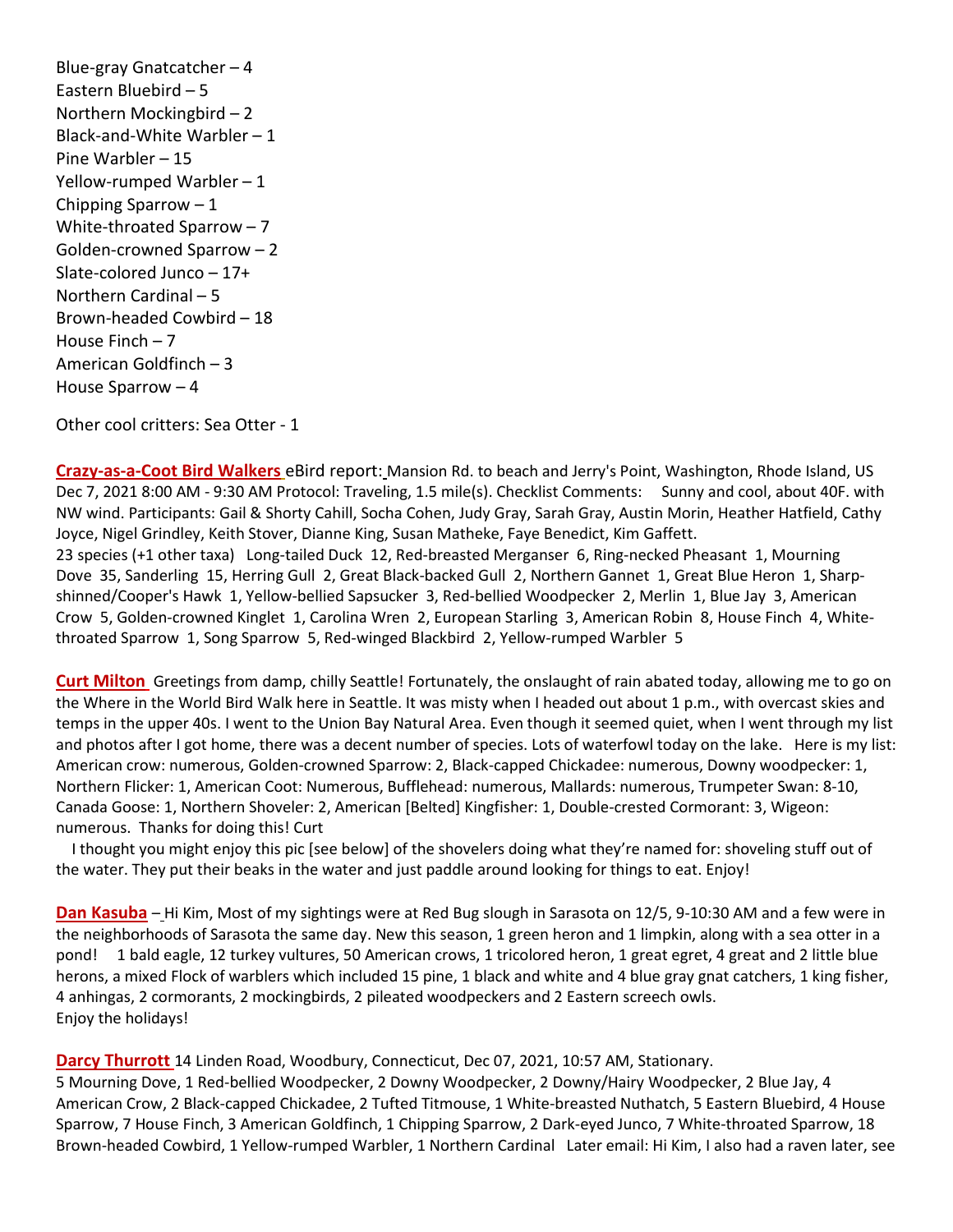one daily here! Hope your count was good...did you see the snowy? Thanks, Darcy [Snowy Owl (2) were seen on this day by Tracy Finn on BI].

**Gail & Shorty Cahil** – Good morning Kim, Here is our list of other birds we saw throughout the day around home. We have a wild golden crabapple tree in the back yard and the birds below were having a feast! 1 Blue jay, 25 Cedar Waxwing, 1 Woodpecker with a red head the whole top and back of the head was red. We were so excited watching it that we didn't look for any other particulars so we aren't sure what kind. [A spot-on description of Red-bellied Woodpecker.] 28 Robins, 1Towhee, 200 Starlings (these were out on the corner of Peckham Farm and Rodmans Hollow on the power lines). It was nice to be back walking with you all! G & S

**Heather Hatfield & sister** – Not a complete list of the day – does not include feeder birds. The following list is from Sachem Pond to Sandy Point, Block Island: 1 Snowy owl [likely on of the 2 seen at same place and day as T.F., therefore this record is not included in the count – to avoid double count.] 3GBH, 2 great egrets, 25+ Ruddy Ducks, 3 Mute Swans, 20 Canada Geese, 3 Common Mergansers, 1 Northern Harrier.

**Kim Gaffett** – Going about my day on BI: (Home) Great Blue Heron 1, Mallards 20, Merlin 1, RN Pheasant 1,

**Tom Fetherston** – South Kingston, RI. Here's my bird list as promised. Nothing like the bald eagle last time but some cool birds, nonetheless. I didn't go out on the pond, so the Worden's Pond (WP) sightings were from my dock. Mourning dove (12), Bufflehead pair (2) WP, American coot (15?) WP, Canada goose (1), Tufted titmouse (5?) They were back and forth to the feeders so hard to know exactly how many, White breasted nuthatch (2), Cardinal pair (2), Hairy woodpecker (1), Red-bellied woodpecker (1), Blue jay (3), American crow (3), Mute swan (2) WP, Carolina wren (2), Black-capped chickadee (2). Cheers, Fether

**Tracy Finn** Sandy Point, Block Island, RI. "Just saw the 2 Snowys"

**Vicki Butlevska** In the yard at home, west side, Block Island: 5 blue Jay, 2 Carolina wren, 4 Am. Crow, 2 red bellied woodpecker, 1 red wing blackbird, 2 chickadee, 3 Northern Harriers, 2 Coopers hawk, 1 Blue Heron

**Will Young** We had a short dog/bird walk around the neighborhood [Glastonbury, CT] this am. I will add to the list if I see anything else of interest on a later dog walk. We should see at least one raptor. Tufted titmouse 1, Chickadee 4+, NA Crow 5+, Downy WP 3, Raven 1, NA Cardnial 2, Blue Jay 6+, [White-breasted Nuthatch] WBNH 2, Brown Creeper 1, WT Sparrow 1, Junco 15+, Carolina Wren 1